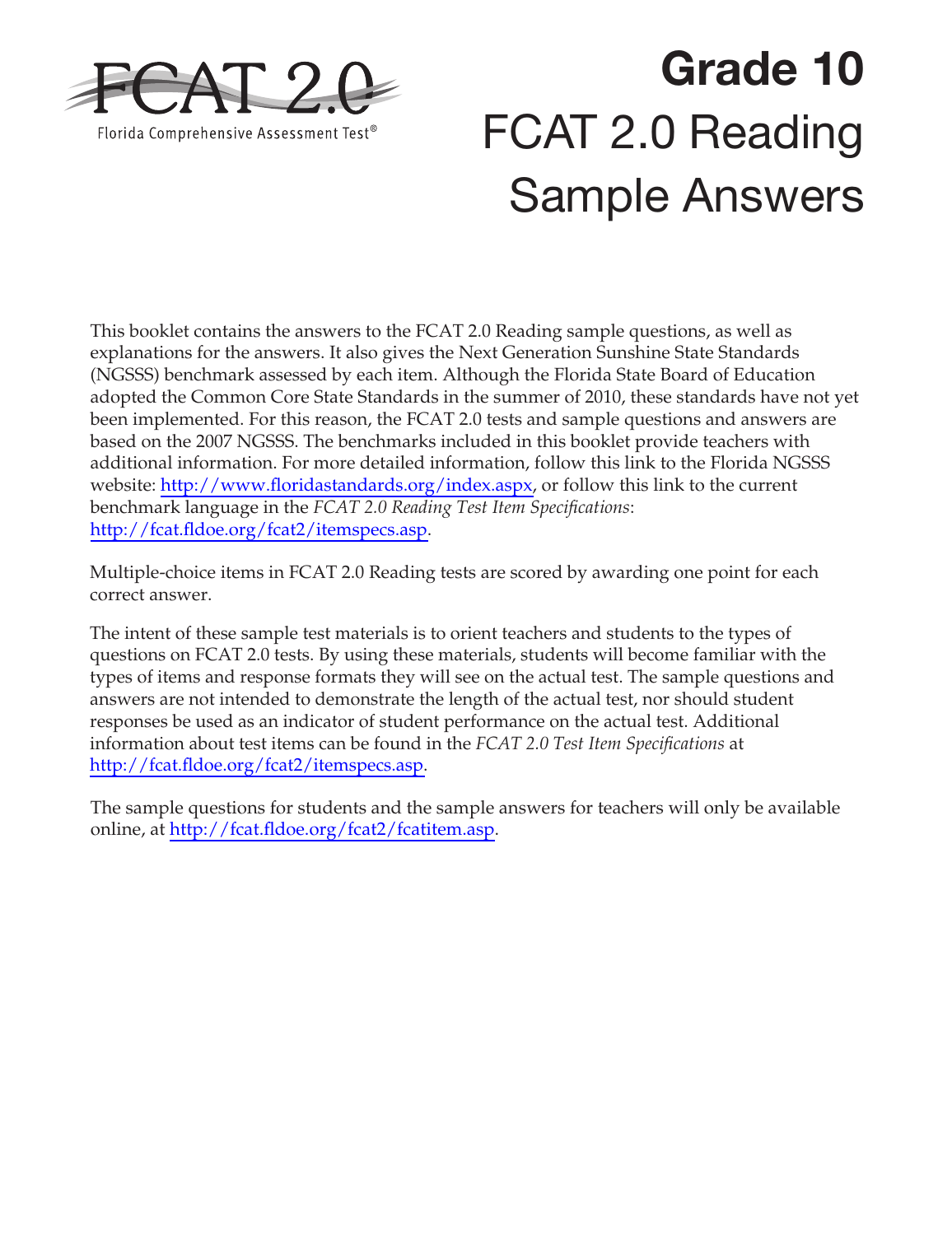

### **Article:** "The Enigma of the Echidna"

"The Enigma of the Echidna" by Doug Stewart. Reprinted by permission of the author. Copyright © 1996–2003. Published in the *National Wildlife Federation*, Oct/Nov 2003. All rights reserved. "14 day old baby echidna (Puggle)": Reprinted by permission of Mike McKelvey, Photographer. All rights reserved. "Echidna": © Staffan Widstrand/CORBIS.

#### **the animals puzzling subjects to study).**  The correct answer is C (the unpredictable behavior of echidnas, which makes

Type of Text: Informational

Benchmark: LA.910.1.6.8 The student will identify advanced word/phrase relationships and their meanings.

The correct answer is C. According to the author, *Elusive and unpredictable, echidnas continue to perplex the scientific world with their oddities.* Biologist Peggy Rismiller states, "*Every time you think you know what they're going to do, they do something different.*"

#### **2 The correct answer is F (drinking rainwater and using solar energy).**

Type of Text: Informational

Benchmark: LA.910.6.2.2 The student will organize, synthesize, analyze, and evaluate the validity and reliability of information from multiple sources (including primary and secondary sources) to draw conclusions using a variety of techniques, and correctly use standardized citations.

The correct answer is F. The Pelican Lagoon Research and Wildlife Centre on South Australia's remote Kangaroo Island is a nonprofit educational trust (managed by biologists Peggy Rismiller and Mike McKelvey) *that specializes in low-impact field research*. According to the author, *It's the sort of place where computers are solar-powered and rain provides drinking water.*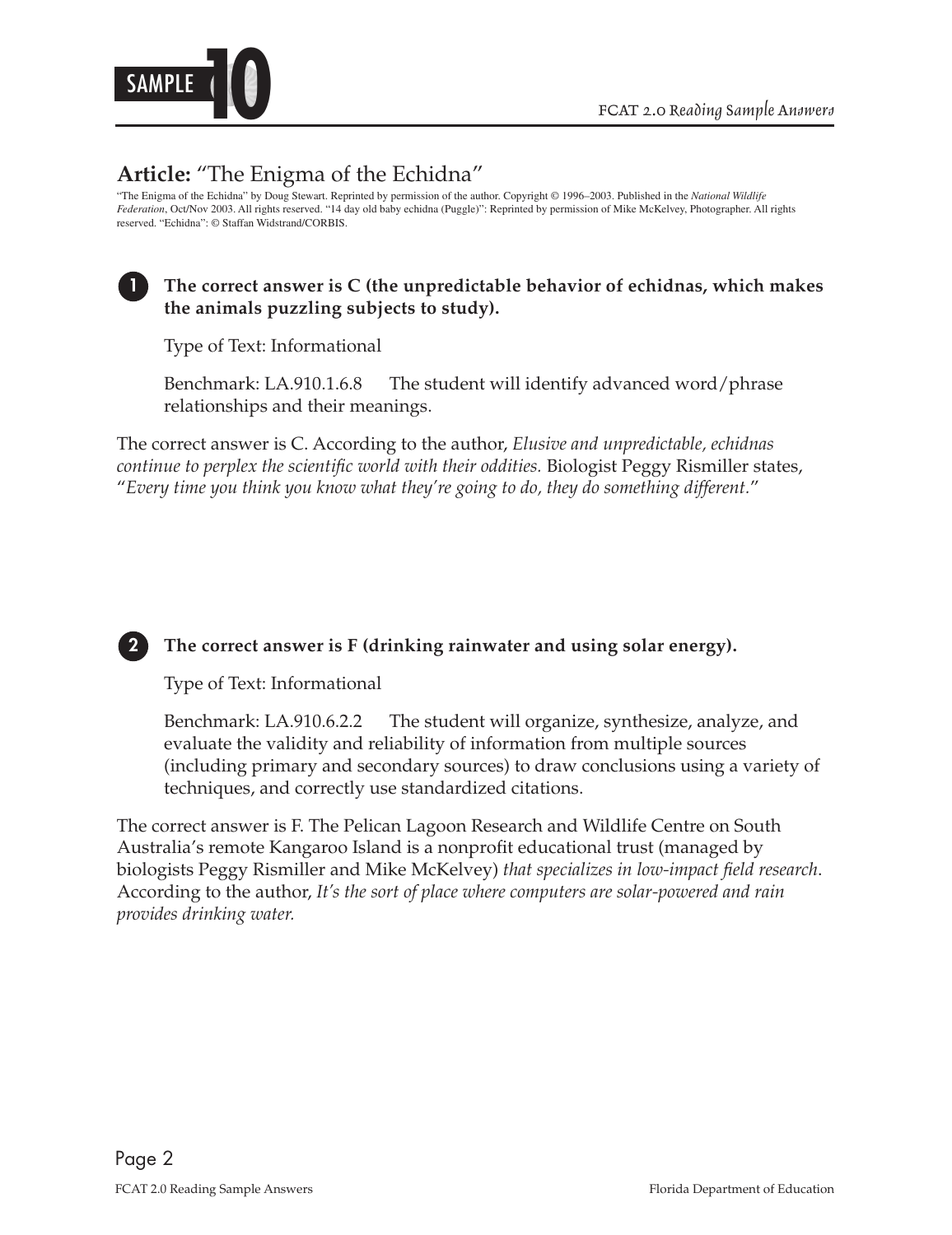

#### **3 The correct answer is C (Transmitters are difficult to acquire).**

Type of Text: Informational

Benchmark: LA.910.1.7.3 The student will determine the main idea or essential message in grade-level or higher texts through inferring, paraphrasing, summarizing, and identifying relevant details.

The correct answer is C. Tracking echidnas with radio transmitters is challenging for several reasons. According to biologist Mike McKelvey, echidnas are "*built low to the ground*" and "*they spend a lot of time in burrows and caves, which block the signal.*" In addition, biologists find attaching a transmitter to a single spine challenging. Many echidnas shed their transmitters, and some *may have learned to scrape them off between rocks*; however, the article makes no reference to any difficulty with acquiring transmitters for tracking echidnas.



#### **4 The correct answer is F (the production of milk).**

Type of Text: Informational

Benchmark: LA.910.1.7.7 The student will compare and contrast elements in multiple texts.

The correct answer is F. According to the article, *Like other mammals, echidnas are hairy and milk-bearing.* The characteristics in the other answer options are not shared by echidnas and other mammals.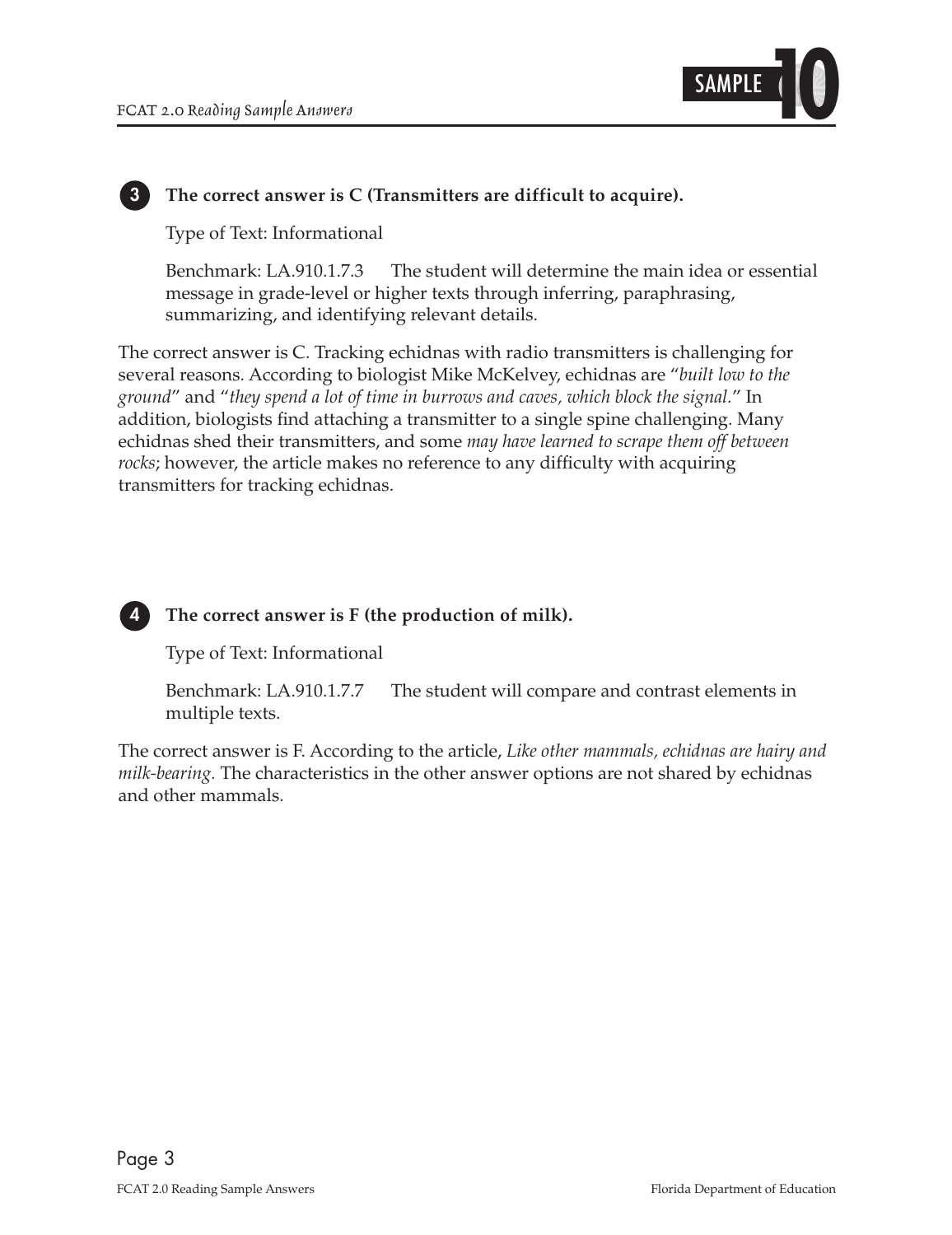



**5 The correct answer is B (physical appearance).** 

Type of Text: Informational

Benchmark: LA.910.1.7.7 The student will compare and contrast elements in multiple texts.

The correct answer is B. Echidnas and porcupines are similar with regard to their physical appearance, and echidnas are often referred to by the people of Australia as *porkies*, although their spines are very different from a porcupine's quills. Options A, C, and D indicate differences between the two mammals.



 **6 The correct answer is I (decreased living space and human intrusion).** 

Type of Text: Informational

Benchmark: LA.910.1.7.3 The student will determine the main idea or essential message in grade-level or higher texts through inferring, paraphrasing, summarizing, and identifying relevant details.

The correct answer is I. According to the author, *Outside conservation areas, habitat loss and fast-moving vehicles are perhaps the species' gravest threat.*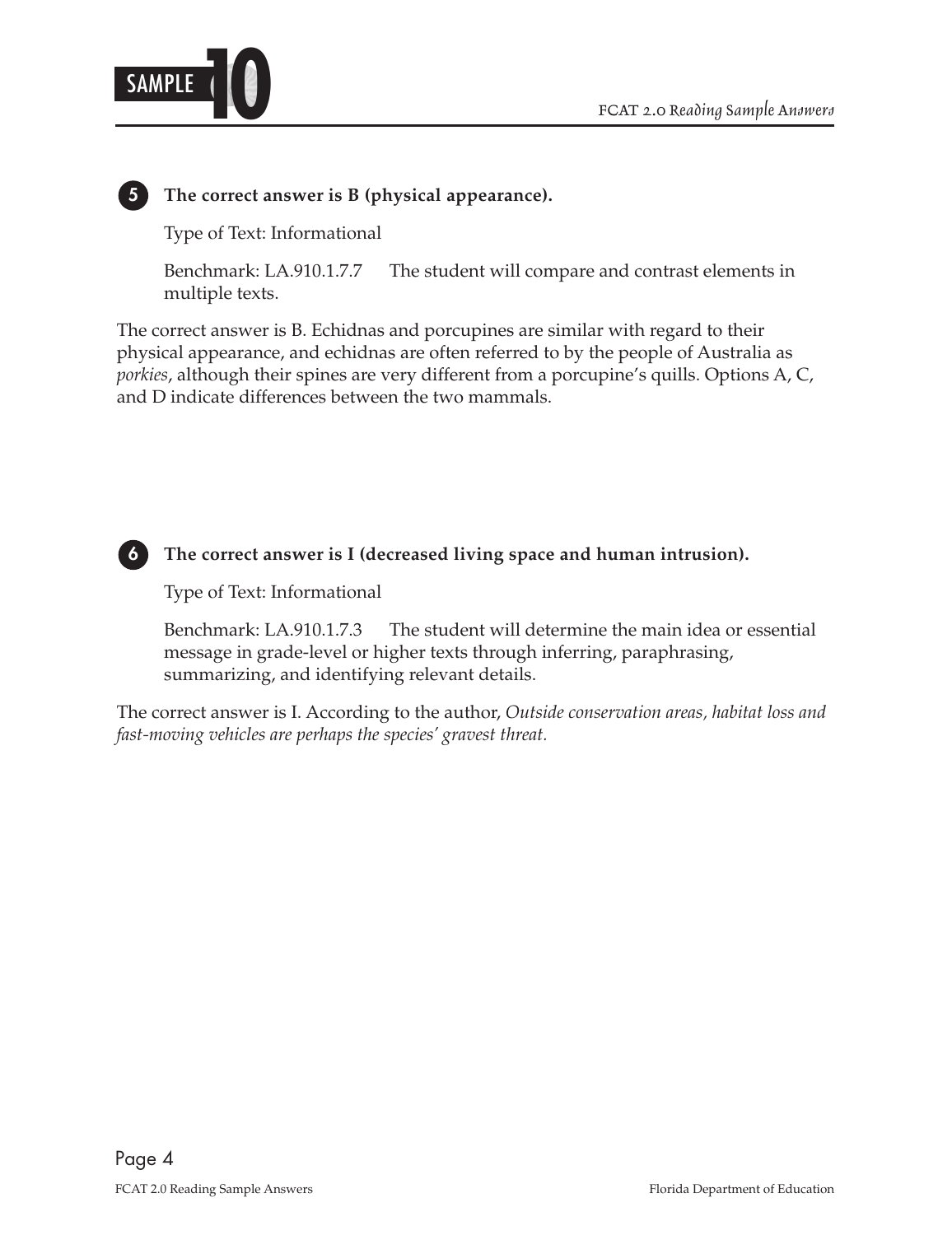

#### **7 The correct answer is C (the ruggedness of the terrain where echidnas dwell).**

Type of Text: Informational

Benchmark: LA.910.6.2.2 The student will organize, synthesize, analyze, and evaluate the validity and reliability of information from multiple sources (including primary and secondary sources) to draw conclusions using a variety of techniques, and correctly use standardized citations.

The correct answer is C. The author presents information about the difficulties of trapping and radio-tagging echidnas. He also states that echidnas are *among the most widely, if sparsely, distributed of all Australian mammals*. These factors account for the uncertainty biologists have in determining the total echidna population. However, the ruggedness of the terrain where echidnas dwell does not account for this uncertainty, as the species is *wandering and burrowing its way across rain forest, desert, bush, swamp and seashore*.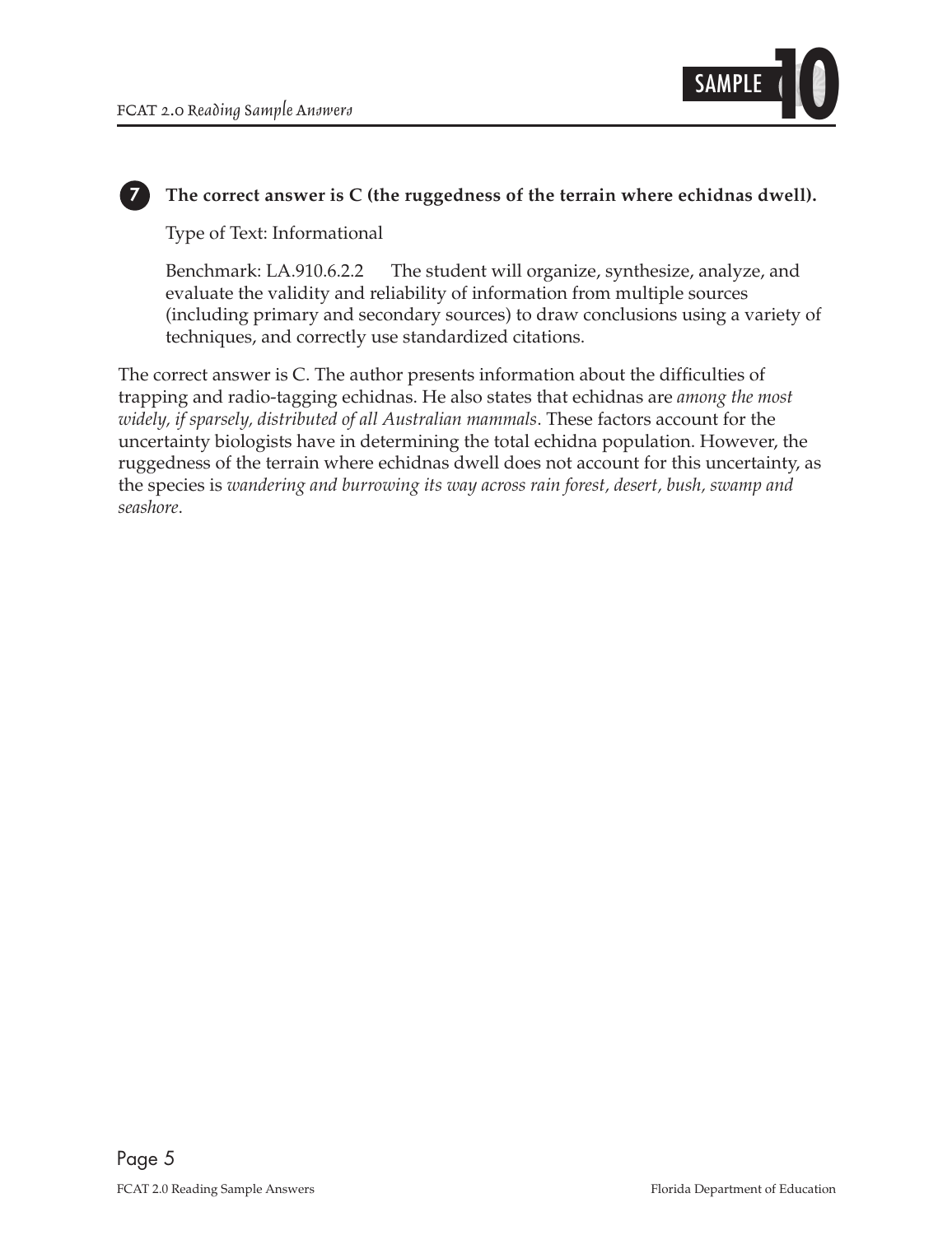

**Functional Text:** "Quest-4 Cell Phone—User Manual"

"Quest-4 Cell Phone—User Manual" property of the Florida Department of Education.

#### **keyboard to voice mode).**  8 The correct answer is H (She switched the computer's application from

Type of Text: Informational

Benchmark: LA.910.1.6.9 The student will determine the correct meaning of words with multiple meanings in context.

The correct answer is H. Both the excerpted sentence and the sentence in option H use the meaning of the word *mode* in a context applying to technology, referring to a particular functioning condition of an electronic device.



#### 9 The correct answer is C (provides a key for categories of calendar entries).

Type of Text: Informational

Benchmark: LA.910.1.7.7 The student will compare and contrast elements in multiple texts.

The correct answer is C. The *CALENDAR SYMBOLS* chart is the only text feature in the user manual that offers readers information about the calendar feature of the Quest-4 cell phone in the form of a key, using symbols to represent reminders, calls, tasks, and events.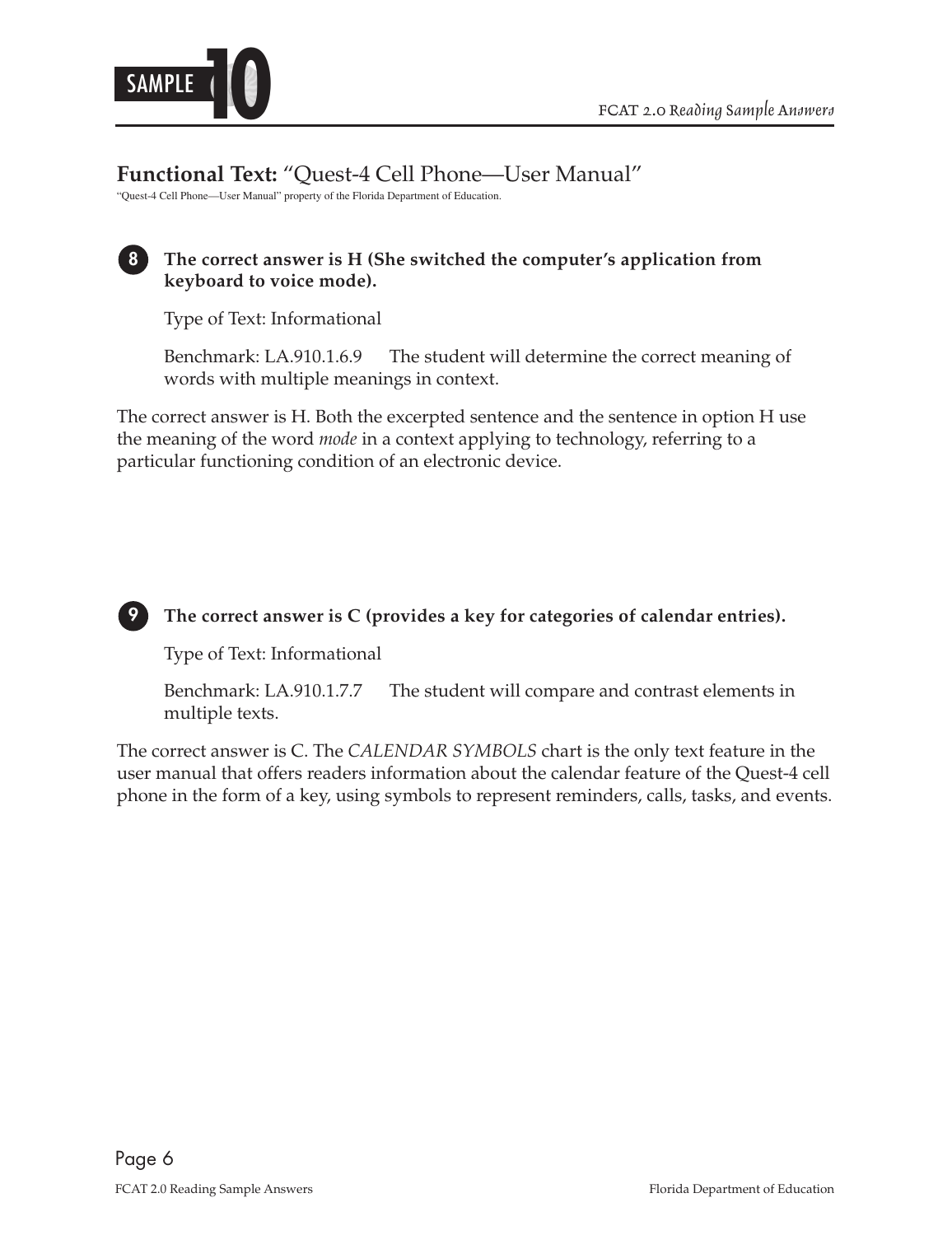

#### 10 The correct answer is I (being in a location where a GPS signal is available).

Type of Text: Informational

Benchmark: LA.910.1.7.3 The student will determine the main idea or essential message in grade-level or higher texts through inferring, paraphrasing, summarizing, and identifying relevant details.

The correct answer is I. According to the user manual, where a Global Positioning System (GPS) signal is available, the Quest-4 cell phone will automatically seek information and report the user's approximate location. For the Enhanced Emergency Service (EES) to be fully functional, the manual makes no reference to requirements that the user pay for the EES option or know how to operate GPS technology. The manual does reference the importance of reporting a location accurately in cases where a GPS signal is not available, but this is not an actual requirement for the EES function.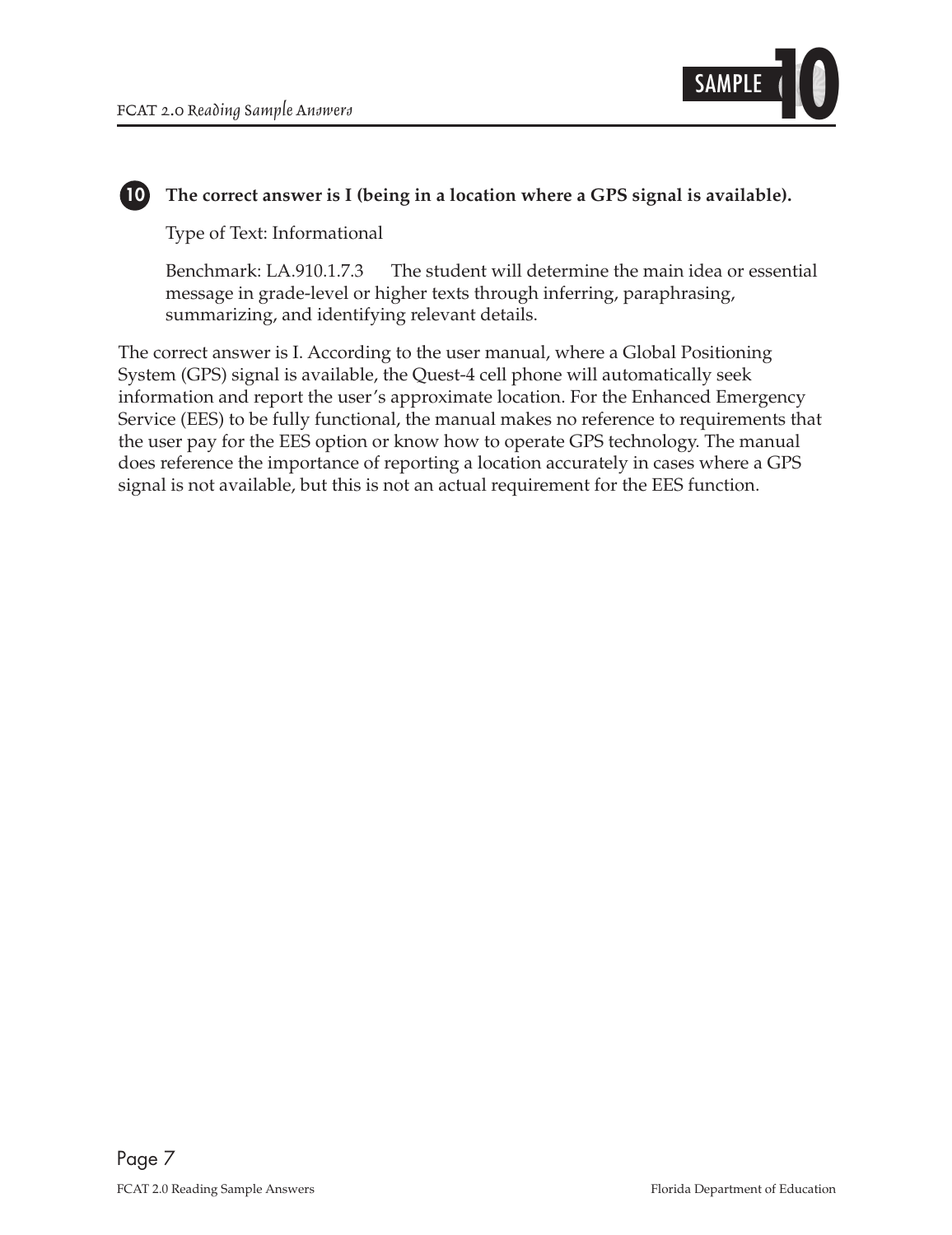

#### **11 The correct answer is B (labels).**

Type of Text: Informational

Benchmark: LA.910.6.1.1 The student will explain how text features  $(e.g.,$ charts, maps, diagrams, subheadings, captions, illustrations, graphs) aid the reader's understanding.

The correct answer is B. The symbols function only to label the four categories of entries the user can make in the Quest-4 cell phone. The symbols do not indicate locations of any phone feature, describe effects of any feature of the phone, or operate as switches for any function of the phone.

#### 12 The correct answer is G (The calendar will store an entry for every day of **the year).**

Type of Text: Informational

Benchmark: LA.910.6.2.2 The student will organize, synthesize, analyze, and evaluate the validity and reliability of information from multiple sources (including primary and secondary sources) to draw conclusions using a variety of techniques, and correctly use standardized citations.

The correct answer is G. The user manual states: *To erase all entries, choose* Options *and then choose* Erase All; *Choose* Ring Tone *or* Preset Melody *to remind you of this date*; and *A list of locations and corresponding emergency numbers displays*. While the calendar will store many entries, the manual states that *Your Quest-4 cell phone will hold up to 300 calendar entries*, making it incapable of holding an entry for every day of the year.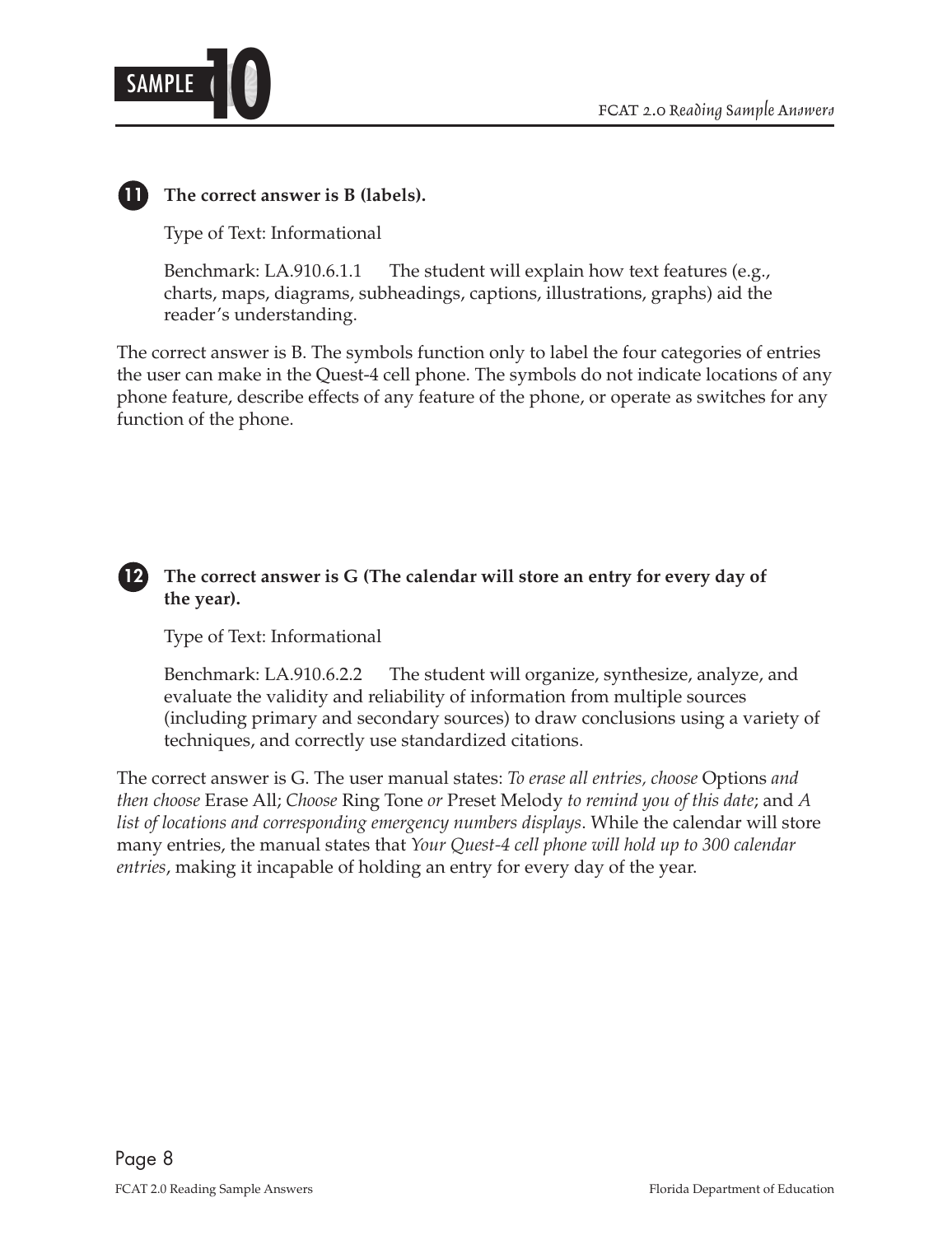

## **Article:** "The Height of Ingenuity"

"The Height of Ingenuity" by Norman Vanamee. Copyright © 2003 Norman Vanamee. From the *New York Times Magazine*. Reprinted by permission. "Sprint Voyager": Courtesy of Tom Grubb Celestial Art. All rights reserved. "Cactus": Courtesy of Larson Camouflage, LLC. All rights reserved. "Church in Harpers Ferry, West Virginia": Copyright © Andre Jenny / ALAMY.



#### **13 The correct answer is B (creatively challenging).**

Type of Text: Informational

Benchmark: LA.910.1.7.3 The student will determine the main idea or essential message in grade-level or higher texts through inferring, paraphrasing, summarizing, and identifying relevant details.

The correct answer is B. The author gives examples of the challenges faced by contemporary creative designers in the wireless industry by presenting information about a *"most creative site concealment" contest* held at the annual Tower Summit and Trade Show convention. The author then presents information regarding the unique design challenges faced by the winner and runners-up in the competition. In addition, the author tells about each of their approaches in fashioning cell phone towers into creative pieces of art. Readers can conclude from this information that the work of designing unwanted structures is a creative challenge.

#### 14 The correct answer is I (learned of a tower planned near his proposed **sculpture).**

Type of Text: Informational

Benchmark: LA.910.1.7.4 The student will identify cause-and-effect relationships in text.

The correct answer is I. At the same time Grubb had been commissioned to create a sculpture in Fayetteville, North Carolina, to commemorate the 100-year anniversary of flight, a cell phone company had applied to construct a tower along the exact sightline of his sculpture. As a result, Grubb approached the cell phone company with the idea of transforming the tower into a work of art.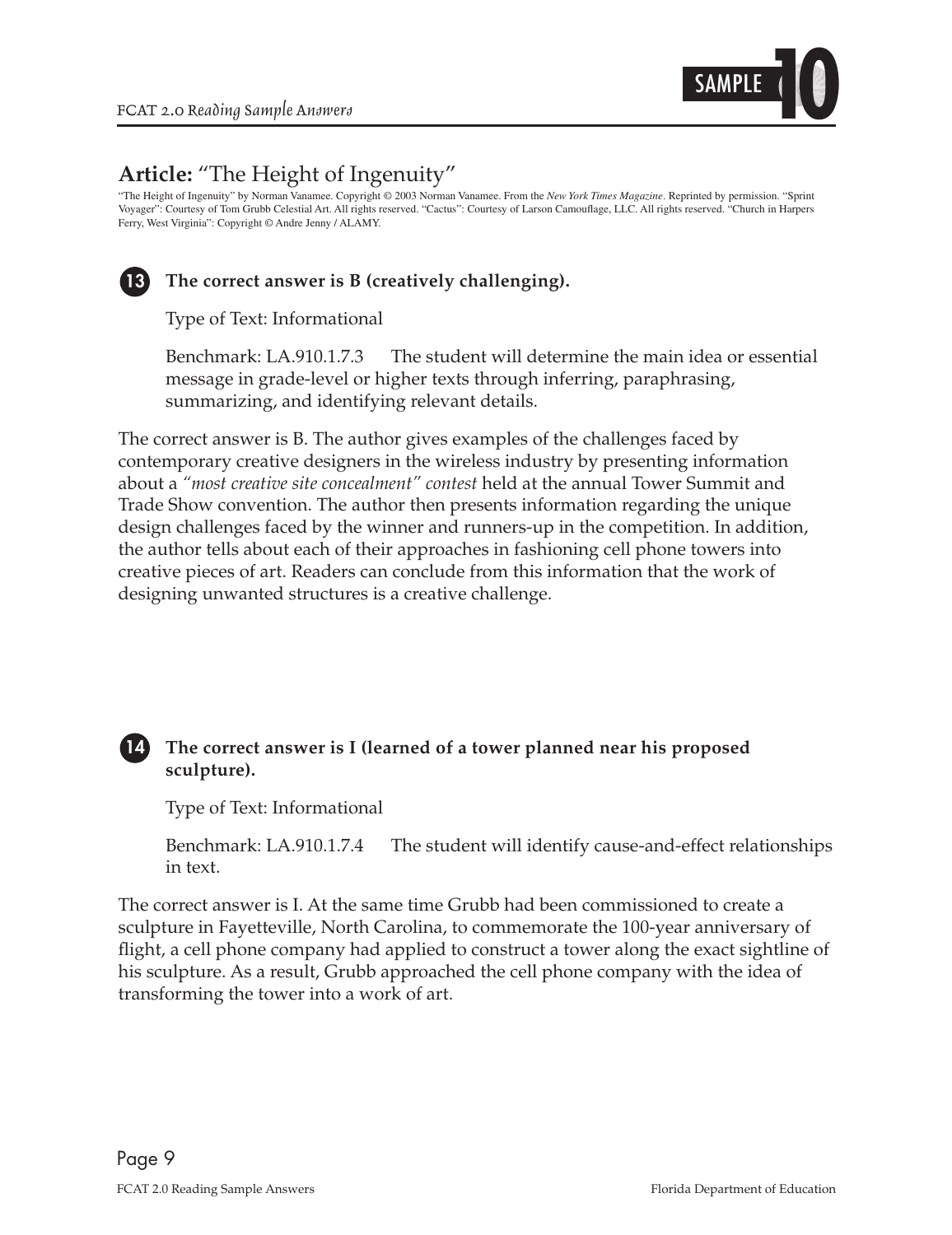

#### **15 The correct answer is D (the avoidance of signal interference).**

Type of Text: Informational

Benchmark: LA.910.1.7.3 The student will determine the main idea or essential message in grade-level or higher texts through inferring, paraphrasing, summarizing, and identifying relevant details.

The correct answer is D. In the article, Tom Grubb is quoted as stating, "*It was very important that . . . the sculpture did not interfere with transmissions*."



 **16 The correct answer is H (the use of aluminum exteriors).** 

Type of Text: Informational

Benchmark: LA.910.1.7.7 The student will compare and contrast elements in multiple texts.

The correct answer is H. While Mitchell does not state what the church spires are made of, Meyer states that the cactus is made of fiberglass, not aluminum. Only Grubb mentions the use of aluminum in his tower.